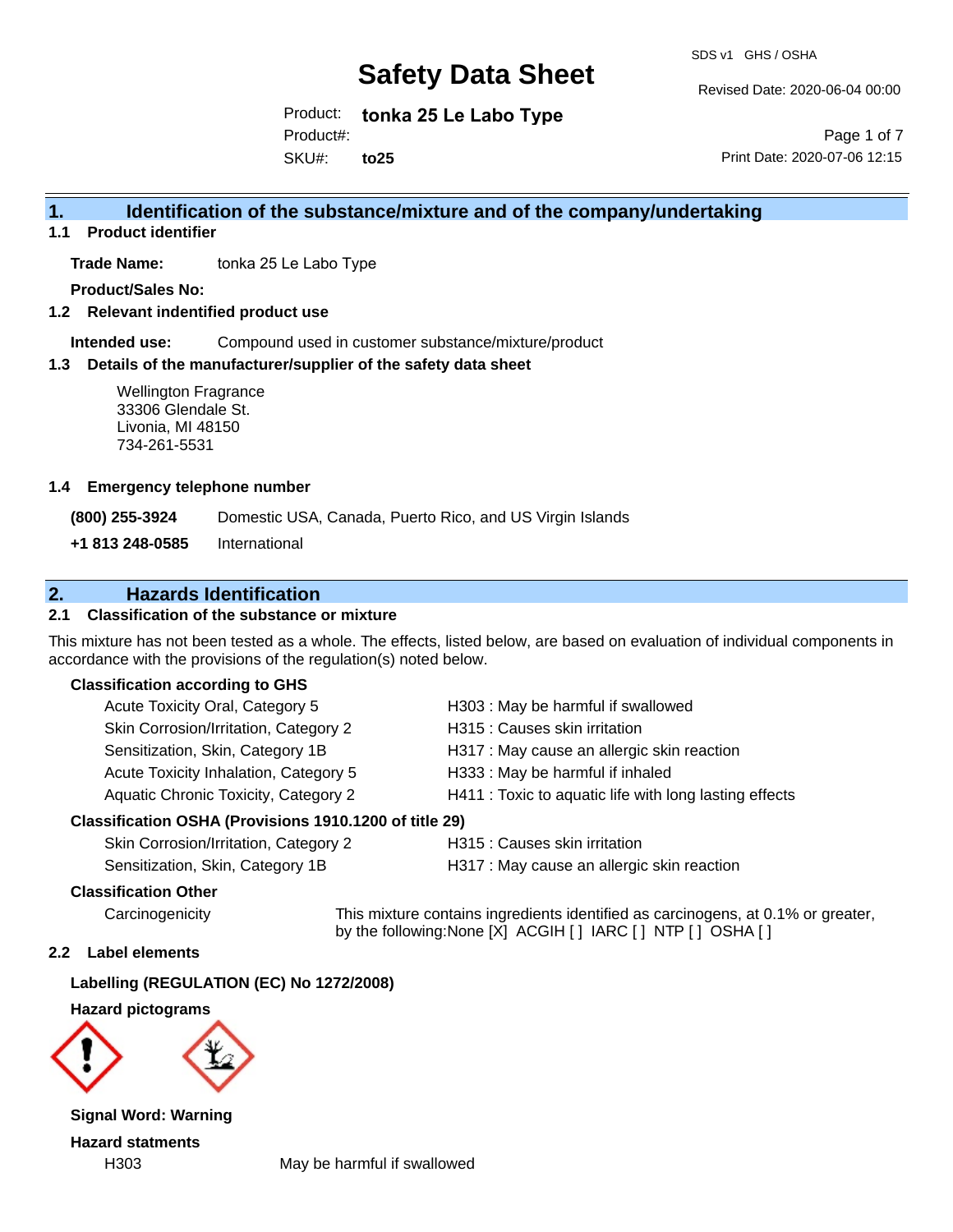#### SDS v1 GHS / OSHA

# **Safety Data Sheet**

Revised Date: 2020-06-04 00:00

Print Date: 2020-07-06 12:15

Page 2 of 7

Product: **tonka 25 Le Labo Type** SKU#: Product#: **to25**

| H315                            | Causes skin irritation                                                  |
|---------------------------------|-------------------------------------------------------------------------|
| H317                            | May cause an allergic skin reaction                                     |
| H333                            | May be harmful if inhaled                                               |
| H411                            | Toxic to aquatic life with long lasting effects                         |
| <b>Precautionary Statements</b> |                                                                         |
| <b>Prevention:</b>              |                                                                         |
| P264                            | Wash hands thoroughly after handling                                    |
| P272                            | Contaminated work clothing should not be allowed out of the workplace   |
| P273                            | Avoid release to the environment                                        |
| Response:                       |                                                                         |
| $P302 + P352$                   | IF ON SKIN: Wash with soap and water                                    |
| $P304 + P312$                   | IF INHALED: Call a POISON CENTER or doctor/physician if you feel unwell |
| P312                            | Call a POISON CENTER or doctor/physician if you feel unwell             |
| $P333 + P313$                   | If skin irritation or a rash occurs: Get medical advice/attention       |
| P362                            | Take off contaminated clothing and wash before reuse                    |
| P363                            | Wash contaminated clothing before reuse                                 |
| P391                            | <b>Collect Spillage</b>                                                 |
| <b>Other Hazards</b>            |                                                                         |

**no data available**

## **3. Composition/Information on Ingredients**

## **3.1 Mixtures**

**2.3 Other Hazards**

This product is a complex mixture of ingredients, which contains among others the following substance(s), presenting a health or environmental hazard within the meaning of the UN Globally Harmonized System of Classification and Labeling of Chemicals (GHS):

| CAS#<br>Ingredient             | EC#                                     | Conc.<br>Range | <b>GHS Classification</b> |
|--------------------------------|-----------------------------------------|----------------|---------------------------|
| <b>54464-57-2</b> 259-174-3    |                                         | $5 - 10 \%$    | H315; H317; H400; H410    |
|                                | Tetramethyl Acetyloctahydronaphthalenes |                |                           |
| 24851-98-7                     | 246-495-9                               | $2 - 5%$       | H402                      |
|                                | Methyldihydrojasmonate                  |                |                           |
| <b>111879-80-2</b> 422-320-3   |                                         | $2 - 5 \%$     | H400; H411                |
|                                | Oxacyclohexadec-12-en-2-one, (12E)-     |                |                           |
| 19870-74-7                     | 243-384-7                               | $2 - 5\%$      | H317; H400; H410          |
| Cedrol methyl ether            |                                         |                |                           |
| 105-95-3                       | 203-347-8                               | $2 - 5%$       | H401                      |
| Ethylene brassylate            |                                         |                |                           |
| 32210-23-4                     | 250-954-9                               | $2 - 5 \%$     | H303; H317; H401          |
| 4-tert-Butylcyclohexyl acetate |                                         |                |                           |
| 120-51-4                       | 204-402-9                               | $2 - 5%$       | H302; H313; H400; H411    |
| <b>Benzyl Benzoate</b>         |                                         |                |                           |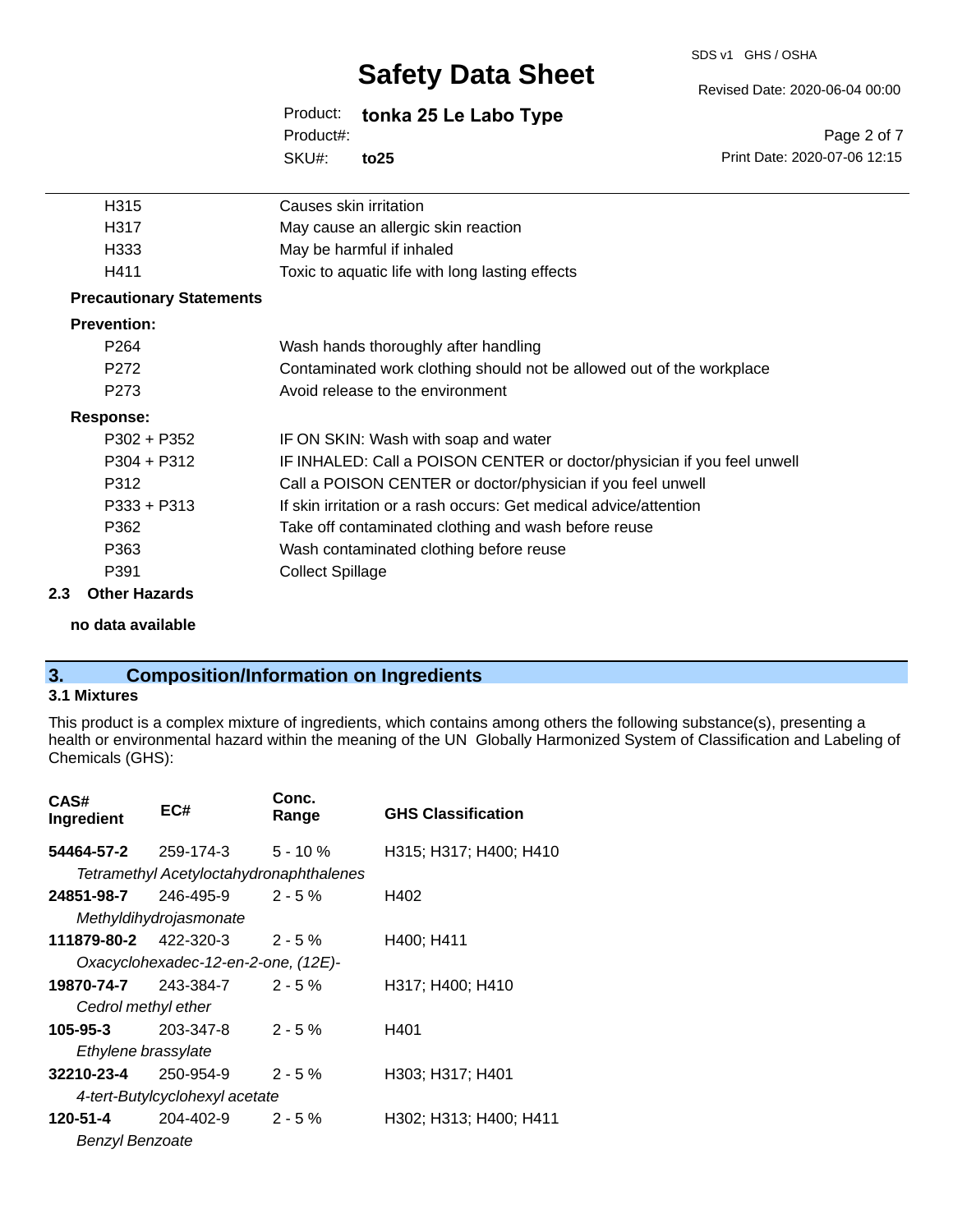SDS v1 GHS / OSHA

Revised Date: 2020-06-04 00:00

Print Date: 2020-07-06 12:15

Page 3 of 7

Product: **tonka 25 Le Labo Type** Product#:

SKU#: **to25**

| CAS#<br>Ingredient                                                             | EC#                                                             | Conc.<br>Range                                           | <b>GHS Classification</b>                                                                                     |
|--------------------------------------------------------------------------------|-----------------------------------------------------------------|----------------------------------------------------------|---------------------------------------------------------------------------------------------------------------|
| 16409-43-1                                                                     | 240-457-5                                                       | $0.1 - 1.0 %$                                            | H227; H303; H315; H319; H361; H402                                                                            |
|                                                                                | IsoButenyl Methyltetrahydropyran                                |                                                          |                                                                                                               |
|                                                                                |                                                                 | See Section 16 for full text of GHS classification codes |                                                                                                               |
|                                                                                |                                                                 |                                                          | See Section 16 for full text of GHS classification codes which where not shown in section 2                   |
|                                                                                |                                                                 | Total Hydrocarbon Content (% $w/w$ ) = 0.59              |                                                                                                               |
|                                                                                |                                                                 |                                                          |                                                                                                               |
| $\mathbf{A}_{-}$                                                               | <b>First Aid Measures</b>                                       |                                                          |                                                                                                               |
| 4.1                                                                            | <b>Description of first aid measures</b>                        |                                                          |                                                                                                               |
| Inhalation:                                                                    |                                                                 |                                                          | Remove from exposure site to fresh air and keep at rest.<br>Obtain medical advice.                            |
| <b>Eye Exposure:</b>                                                           |                                                                 |                                                          | Flush immediately with water for at least 15 minutes.<br>Contact physician if symptoms persist.               |
| <b>Skin Exposure:</b>                                                          |                                                                 |                                                          | Remove contaminated clothes. Wash thoroughly with water (and soap).<br>Contact physician if symptoms persist. |
| Rinse mouth with water and obtain medical advice.<br>Ingestion:                |                                                                 |                                                          |                                                                                                               |
|                                                                                | 4.2 Most important symptoms and effects, both acute and delayed |                                                          |                                                                                                               |
| <b>Symptoms:</b><br>no data available                                          |                                                                 |                                                          |                                                                                                               |
| Refer to Section 2.2 "Hazard Statements"<br>Risks:                             |                                                                 |                                                          |                                                                                                               |
| 4.3 Indication of any immediate medical attention and special treatment needed |                                                                 |                                                          |                                                                                                               |
| Treatment:                                                                     |                                                                 |                                                          | Refer to Section 2.2 "Response"                                                                               |
|                                                                                |                                                                 |                                                          |                                                                                                               |
| 5.                                                                             | <b>Fire-Fighting measures</b>                                   |                                                          |                                                                                                               |
| 5.1                                                                            | <b>Extinguishing media</b>                                      |                                                          |                                                                                                               |
| Suitable:                                                                      |                                                                 |                                                          | Carbon dioxide (CO2), Dry chemical, Foam                                                                      |
| Unsuitable                                                                     |                                                                 |                                                          | Do not use a direct water jet on burning material                                                             |
|                                                                                | 5.2 Special hazards arising from the substance or mixture       |                                                          |                                                                                                               |
|                                                                                | During fire fighting:<br>5.3 Advice for firefighters            |                                                          | Water may be ineffective                                                                                      |
|                                                                                | <b>Further information:</b>                                     |                                                          | Standard procedure for chemical fires                                                                         |

### **6. Accidental Release Measures**

**6.1 Personal precautions, protective equipment and emergency procedures**

Avoid inhalation and contact with skin and eyes. A self-contained breathing apparatus is recommended in case of a major spill.

#### **6.2 Environmental precautions**

Keep away from drains, soil, and surface and groundwater.

### **6.3 Methods and materials for containment and cleaning up**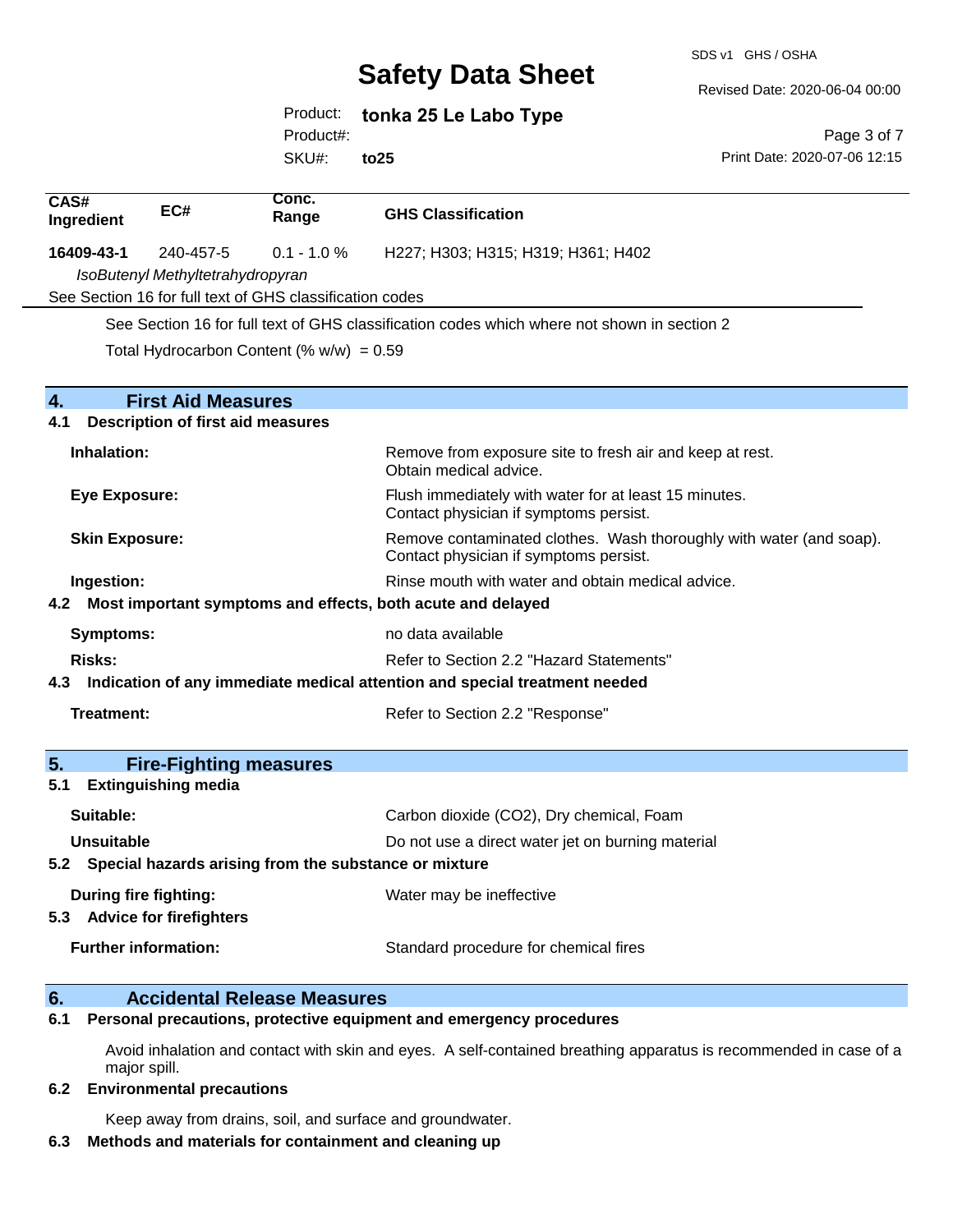Revised Date: 2020-06-04 00:00

Product: **tonka 25 Le Labo Type**

Product#:

SKU#: **to25**

Page 4 of 7 Print Date: 2020-07-06 12:15

Clean up spillage promptly. Remove ignition sources. Provide adequate ventilation. Avoid excessive inhalation of vapors. Gross spillages should be contained by use of sand or inert powder and disposed of according to the local regulations.

#### **6.4 Reference to other sections**

Not Applicable

## **7. Handling and Storage**

#### **7.1 Precautions for safe handling**

Apply according to good manufacturing and industrial hygiene practices with proper ventilation. Do not drink, eat or smoke while handling. Respect good personal hygiene.

#### **7.2 Conditions for safe storage, including any incompatibilities**

Store in a cool, dry and ventilated area away from heat sources and protected from light in tightly closed original container. Avoid uncoated metal container. Keep air contact to a minimum.

### **7.3 Specific end uses**

No information available

#### **8. Exposure Controls/Personal Protection**

#### **8.1 Control parameters**

| <b>Exposure Limits:</b>                               | Contains no substances with occupational exposure limit values.                                                                          |
|-------------------------------------------------------|------------------------------------------------------------------------------------------------------------------------------------------|
| <b>Engineering Controls:</b>                          | Use local exhaust as needed.                                                                                                             |
| 8.2 Exposure controls - Personal protective equipment |                                                                                                                                          |
| Eye protection:                                       | Tightly sealed goggles, face shield, or safety glasses with brow guards and side shields, etc.<br>as may be appropriate for the exposure |
| <b>Respiratory protection:</b>                        | Avoid excessive inhalation of concentrated vapors. Apply local ventilation where appropriate.                                            |
| <b>Skin protection:</b>                               | Avoid Skin contact. Use chemically resistant gloves as needed.                                                                           |

#### **9. Physical and Chemical Properties**

#### **9.1 Information on basic physical and chemical properties**

| Appearance:                  | Liquid               |
|------------------------------|----------------------|
| Odor:                        | Conforms to Standard |
| Color:                       | Yellow Tint (G1)     |
| <b>Viscosity:</b>            | Liquid               |
| <b>Freezing Point:</b>       | Not determined       |
| <b>Boiling Point:</b>        | Not determined       |
| <b>Melting Point:</b>        | Not determined       |
| <b>Flashpoint (CCCFP):</b>   | >200 F (93.33 C)     |
| <b>Auto flammability:</b>    | Not determined       |
| <b>Explosive Properties:</b> | None Expected        |
| <b>Oxidizing properties:</b> | None Expected        |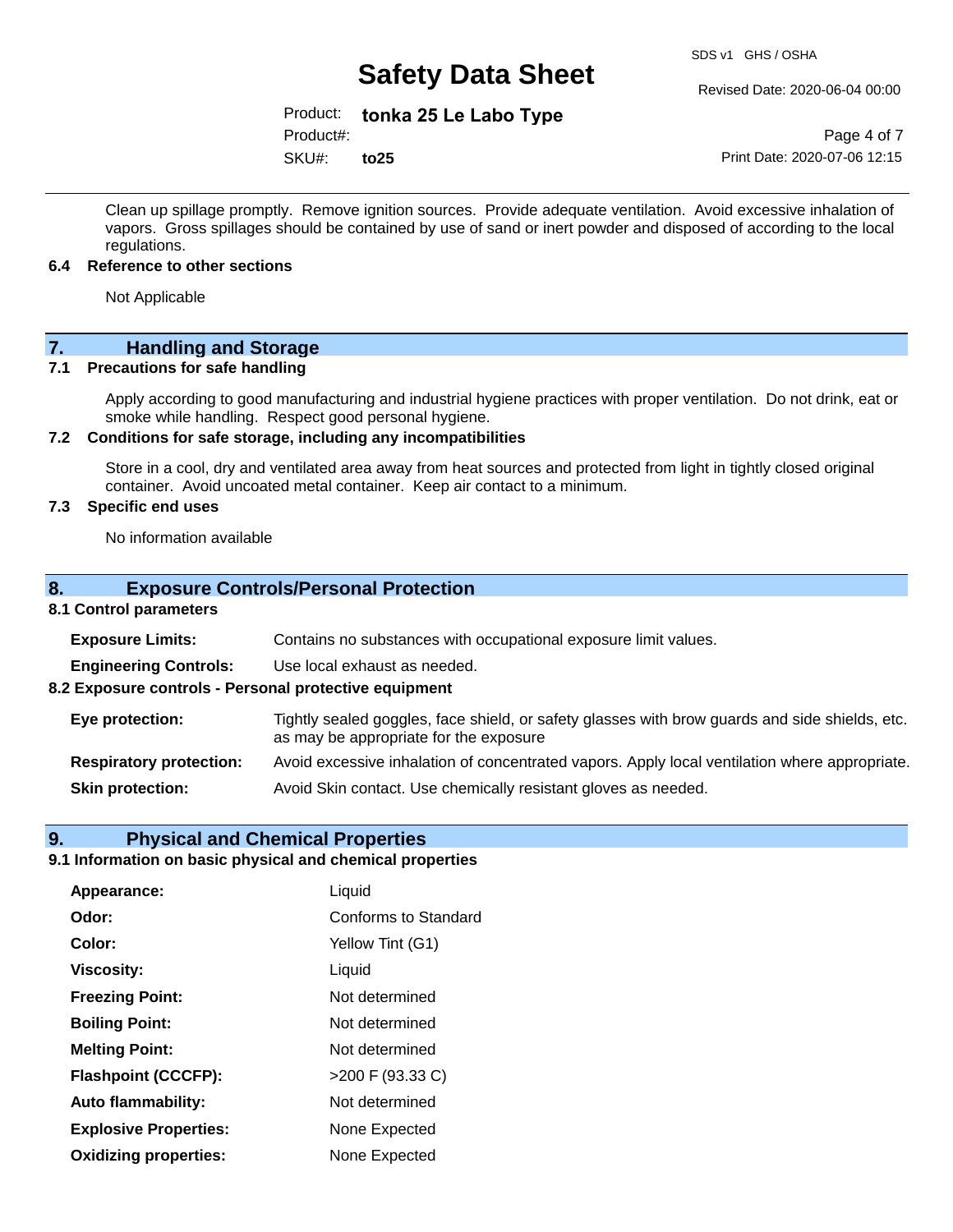SDS v1 GHS / OSHA

Revised Date: 2020-06-04 00:00

Product: **tonka 25 Le Labo Type** SKU#: Product#: **to25**

Page 5 of 7 Print Date: 2020-07-06 12:15

| Vapor Pressure (mmHg@20 C): | 0.0109 |
|-----------------------------|--------|
| %VOC:                       | 0.72   |
| Specific Gravity @ 25 C:    | 0.9410 |
| Density @ 25 C:             | 0.9380 |
| Refractive Index @ 20 C:    | 1.4590 |
| Soluble in:                 | Oil    |

## **10. Stability and Reactivity**

| 10.1 Reactivity                         | None                                               |
|-----------------------------------------|----------------------------------------------------|
| <b>10.2 Chemical stability</b>          | Stable                                             |
| 10.3 Possibility of hazardous reactions | None known                                         |
| 10.4 Conditions to avoid                | None known                                         |
| 10.5 Incompatible materials             | Strong oxidizing agents, strong acids, and alkalis |
| 10.6 Hazardous decomposition products   | None known                                         |

## **11. Toxicological Information**

#### **11.1 Toxicological Effects**

Acute Toxicity Estimates (ATEs) based on the individual Ingredient Toxicity Data utilizing the "Additivity Formula"

| Acute toxicity - Oral - (Rat) mg/kg                | (LD50: 4442.7013) May be harmful if swallowed            |
|----------------------------------------------------|----------------------------------------------------------|
| Acute toxicity - Dermal - (Rabbit) mg/kg           | Not classified - the classification criteria are not met |
| Acute toxicity - Inhalation - (Rat) mg/L/4hr       | (LD50: 174.0335) May be harmful if inhaled               |
| <b>Skin corrosion / irritation</b>                 | Causes skin irritation                                   |
| Serious eye damage / irritation                    | Not classified - the classification criteria are not met |
| <b>Respiratory sensitization</b>                   | Not classified - the classification criteria are not met |
| <b>Skin sensitization</b>                          | May cause an allergic skin reaction                      |
| <b>Germ cell mutagenicity</b>                      | Not classified - the classification criteria are not met |
| Carcinogenicity                                    | Not classified - the classification criteria are not met |
| <b>Reproductive toxicity</b>                       | Not classified - the classification criteria are not met |
| Specific target organ toxicity - single exposure   | Not classified - the classification criteria are not met |
| Specific target organ toxicity - repeated exposure | Not classified - the classification criteria are not met |
| <b>Aspiration hazard</b>                           | Not classified - the classification criteria are not met |

## **12. Ecological Information**

**12.1 Toxicity**

**Toxicity Data on soil no data available no data available** 

Acute acquatic toxicity **Acute acquatic toxicity** Not classified - the classification criteria are not met **Chronic acquatic toxicity Toxic to aquatic life with long lasting effects**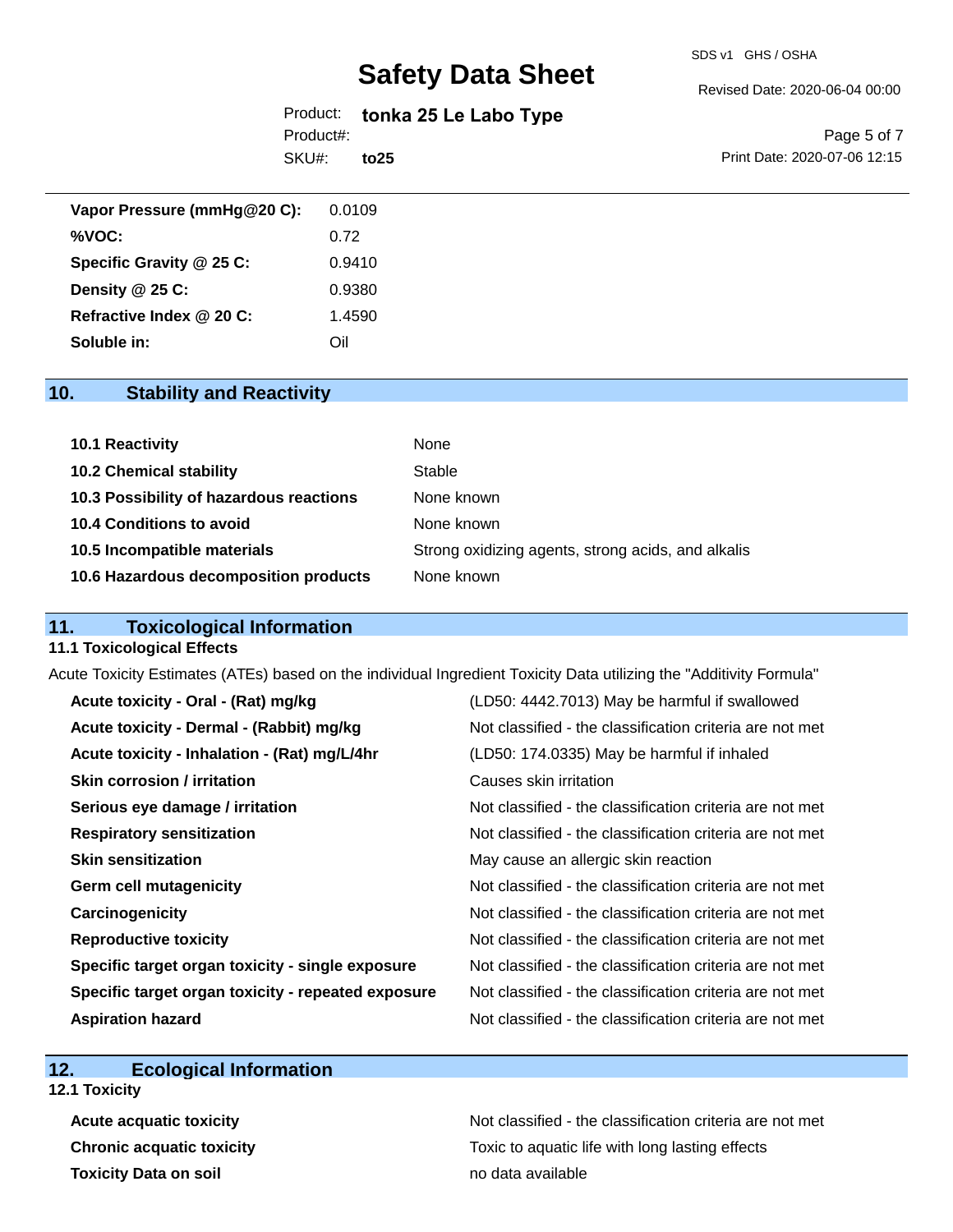SDS v1 GHS / OSHA

Revised Date: 2020-06-04 00:00

Product: **tonka 25 Le Labo Type**

Product#:

SKU#: **to25**

Page 6 of 7 Print Date: 2020-07-06 12:15

| <b>Toxicity on other organisms</b> | no data available |  |
|------------------------------------|-------------------|--|
| 12.2 Persistence and degradability | no data available |  |
| 12.3 Bioaccumulative potential     | no data available |  |
| 12.4 Mobility in soil              | no data available |  |
| 12.5 Other adverse effects         | no data available |  |
|                                    |                   |  |

### **13. Disposal Conditions**

### **13.1 Waste treatment methods**

Do not allow product to reach sewage systems. Dispose of in accordance with all local and national regulations. Send to a licensed waste management company. The product should not be allowed to enter drains, water courses or the soil. Do not contaminate ponds, waterways or ditches with chemical or used container.

## **14. Transport Information**

| <b>Marine Pollutant</b>                                                                                   | Yes. Ingredient of greatest environmental impact:<br>54464-57-2 : (5 - 10 %) : Tetramethyl Acetyloctahydronaphthalenes |                           |                                     |                                                              |               |
|-----------------------------------------------------------------------------------------------------------|------------------------------------------------------------------------------------------------------------------------|---------------------------|-------------------------------------|--------------------------------------------------------------|---------------|
| Regulator                                                                                                 |                                                                                                                        | <b>Class</b>              | <b>Pack Group</b>                   | <b>Sub Risk</b>                                              | UN-nr.        |
| U.S. DOT (Non-Bulk)                                                                                       |                                                                                                                        |                           | Not Regulated - Not Dangerous Goods |                                                              |               |
| <b>Chemicals NOI</b>                                                                                      |                                                                                                                        |                           |                                     |                                                              |               |
| <b>ADR/RID (International Road/Rail)</b>                                                                  |                                                                                                                        |                           |                                     |                                                              |               |
| <b>Environmentally Hazardous</b><br>Substance, Liquid, n.o.s.                                             |                                                                                                                        | 9                         | Ш                                   |                                                              | <b>UN3082</b> |
| <b>IATA (Air Cargo)</b>                                                                                   |                                                                                                                        |                           |                                     |                                                              |               |
| <b>Environmentally Hazardous</b><br>Substance, Liquid, n.o.s.                                             |                                                                                                                        | 9                         | $\mathbf{III}$                      |                                                              | <b>UN3082</b> |
| <b>IMDG (Sea)</b>                                                                                         |                                                                                                                        |                           |                                     |                                                              |               |
| <b>Environmentally Hazardous</b><br>Substance, Liquid, n.o.s.                                             |                                                                                                                        | 9                         | Ш                                   |                                                              | <b>UN3082</b> |
| 15.<br><b>Regulatory Information</b>                                                                      |                                                                                                                        |                           |                                     |                                                              |               |
| <b>U.S. Federal Regulations</b>                                                                           |                                                                                                                        |                           |                                     |                                                              |               |
| <b>TSCA (Toxic Substance Control Act)</b><br>All components of the substance/mixture are listed or exempt |                                                                                                                        |                           |                                     |                                                              |               |
| 40 CFR(EPCRA, SARA, CERCLA and CAA)<br><b>U.S. State Regulations</b>                                      |                                                                                                                        |                           |                                     | This product contains NO components of concern.              |               |
| <b>California Proposition 65 Warning</b>                                                                  |                                                                                                                        |                           |                                     | This product contains the following components:              |               |
| 123-35-3(NF 204-622-5 0.01 - 0.1%                                                                         |                                                                                                                        |                           | beta-Myrcene (Natural Source)       |                                                              |               |
| <b>Canadian Regulations</b>                                                                               |                                                                                                                        |                           |                                     |                                                              |               |
| <b>DSL</b>                                                                                                |                                                                                                                        |                           | components are NOT on the List:     | 95.89% of the components are listed or exempt. The following |               |
| 111879-80-2 422-320-3 2 - 5 %                                                                             |                                                                                                                        |                           | Oxacyclohexadec-12-en-2-one, (12E)- |                                                              |               |
| 8023-85-6<br>295-985-9                                                                                    | 1 - 2 %                                                                                                                | cedrus atlantica bark oil |                                     |                                                              |               |